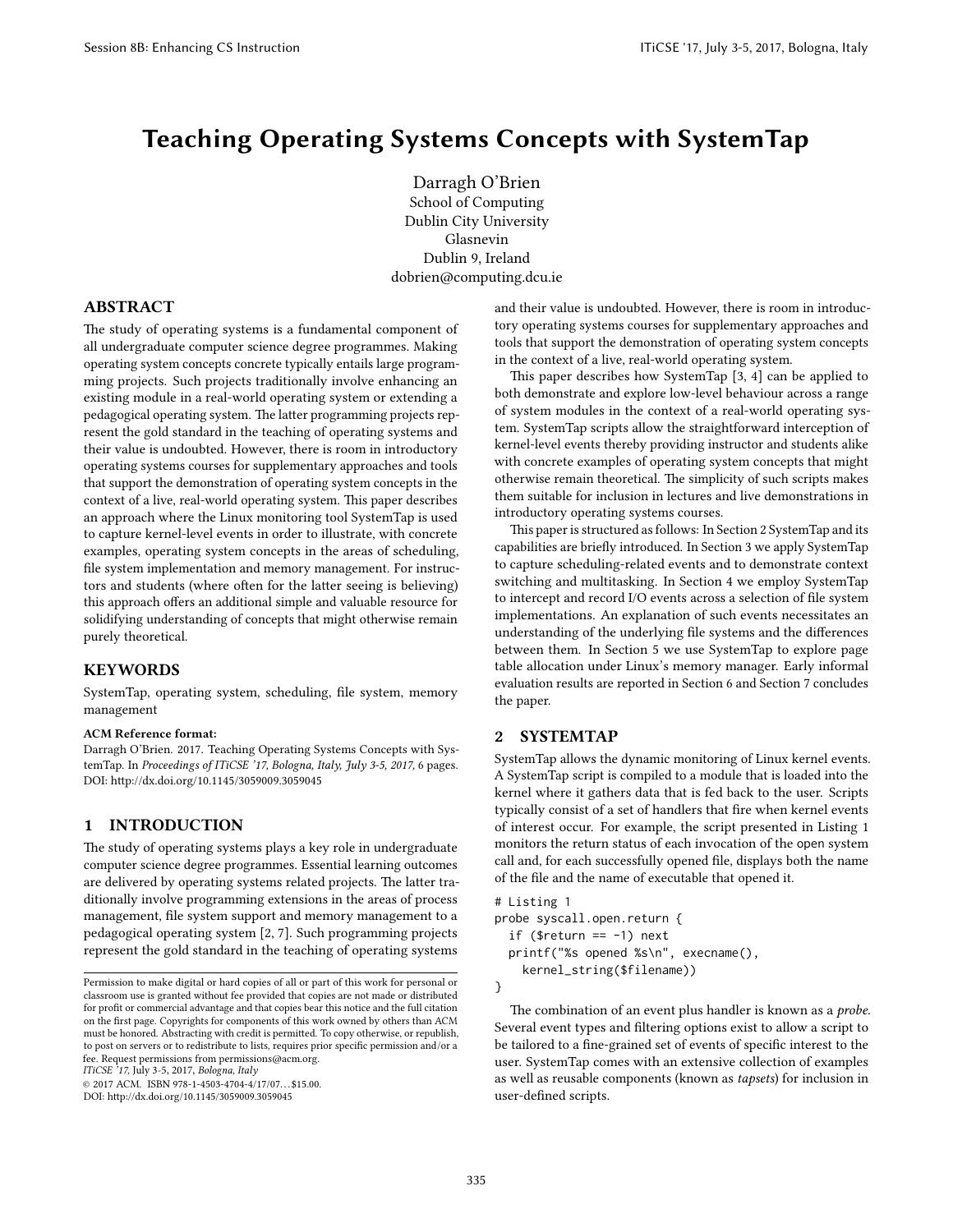<span id="page-1-1"></span>

Figure 1: CPU bound processes

# <span id="page-1-0"></span>3 SCHEDULING

Every introductory operating systems module touches on the areas of process management, scheduling, multitasking, multithreading, etc. With SystemTap it is a straightforward task to monitor CPU on/off events i.e. the reassignment of the CPU from one schedulable entity (process or thread) to another. For example, the script excerpt presented in Listing 2 intercepts and timestamps (in microseconds) every CPU reassignment involving a process of interest (defined by the user in target\_names). After a predefined number of recordings (MAX\_SAMPLES) the script exits.

```
# Listing 2
probe scheduler.cpu_on
{
prev_task_name = task_execname(task_prev)
next_task_name = task_execname(task_current())
 # Only record target processes
 if (!(prev_task_name in target_names ||
       next_task_name in target_names)) {
         next
}
 # Record process coming off CPU
```

```
if (prev_task_name == \text{currently\_on}) {
  timestamps[num_samples, prev_task_name] =
    gettimeofday_us()
  num_samples++
}
```

```
# Record process coming on CPU
if (next_task_name in target_names) {
  timestamps[num_samples, next_task_name] =
    gettimeofday_us()
  currently_on = next_task_name
  num_samples++
}
# Collect MAX_SAMPLES samples
if (num_samples >= MAX_SAMPLES) {
  exit()
}
```
# 3.1 CPU bound processes

}

In a first experiment the above script is executed while concurrently running two instances (demo1 and demo2) of a CPU bound process (each process simply spins in an infinite loop). An excerpt of the script output (simply a dump of the contents of the timestamps associative array) is presented below (the number on the right is the normalised time (in microseconds) at which the corresponding process came on/off the CPU):

demo1, 0 demo1, 7809 demo2, 7937 demo2, 17764 demo1, 17767 demo1, 27766 demo2, 27828

demo2, 37765

Translating the above data into a format suitable for Google Charts (with microseconds translated to seconds) yields the timeline presented in Figure [1.](#page-1-1) As is evident from the timeline the two CPU bound processes dominate CPU usage and are allocated roughly equal time on the CPU. (Those periods in the timeline when neither process is executing are too short to be visible in the figure.)

Although a simple exercise the above example illustrates graphically and with real data the concept of preemptive multitasking (preemptive because each process must be forcefully evicted from the CPU since it is always in a runnable state). In this case the script was executed on a virtual machine with a single CPU. This simple script could be extended to produce scheduling timelines for a (virtual) machine with multiple CPUs thereby demonstrating the concept of parallel execution.

# 3.2 I/O bound processes

In a second experiment a slight variation on the script presented in Listing 2 is executed where scheduling data on all processes is collected (rather than only on a predefined set). An excerpt of sample output is presented below:

```
systemd-journal, 0
systemd-journal, 256
rcu_sched, 257
rcu_sched, 260
ksoftirqd/0, 261
ksoftirqd/0, 264
vlc, 264
vlc, 312
```
Translating the above data into a format suitable for Google Charts (again with microseconds translated to seconds) yields the timeline presented in Figure [2.](#page-2-1) As is evident from the timeline the period an I/O bound process spends on the CPU before blocking is shorter than that of a CPU bound process. We also see the swapper process make an appearance. This is Linux's idle task i.e. a process that is executed when there are no other runnable processes (as may happen on a lightly loaded machine). Although not arising in this example, occasionally Linux appears to take the CPU from a process only to immediately reassign it to the same process. This is rather the successive scheduling of threads within the same process.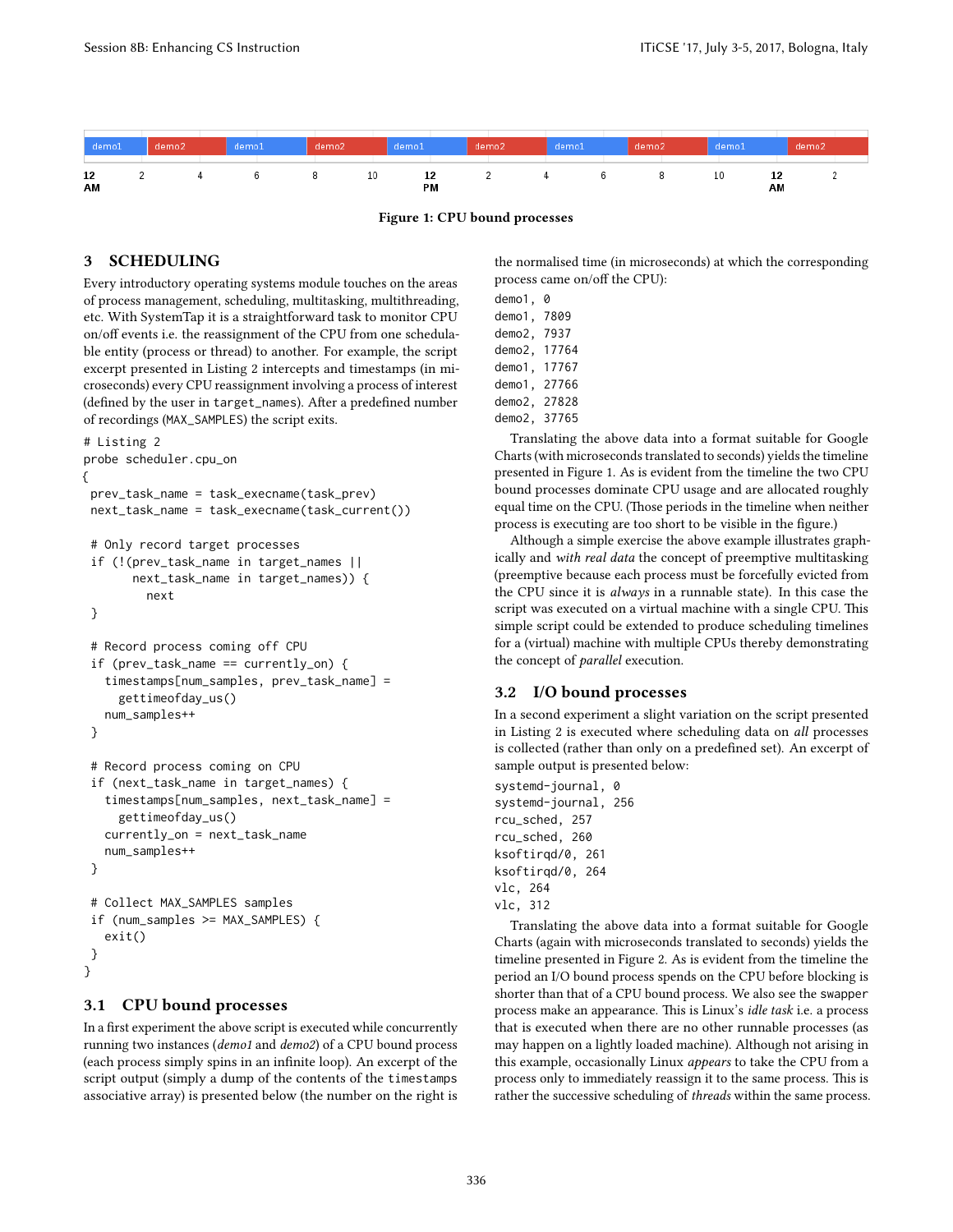<span id="page-2-1"></span>

Figure 2: I/O bound processes

Extending the script to differentiate between threads of the same process would serve to demonstrate the concept of multithreading.

## <span id="page-2-0"></span>4 FILE SYSTEMS

In Section [4.1](#page-2-2) the experimental setup is described. Subsequent sections present SystemTap scripts and example experiments for demonstrating file system concepts. In Section [4.2](#page-2-3) prefetching is demonstrated. In Sections [4.3](#page-3-0) and [4.4](#page-3-1) two widely deployed file systems are compared: Ext2 [\[1\]](#page-5-7) and its journalled successor Ext3 [\[9\]](#page-5-8). In Section [4.5](#page-4-1) the functioning of log-structured file system NilFS [\[5\]](#page-5-9) is briefly examined.

## <span id="page-2-2"></span>4.1 Setup

SystemTap monitors system-wide Linux kernel events. To facilitate straightforward filtering on events of interest the file systems under investigation, namely Ext2, Ext3 and NilFS, are installed to dedicated spare partitions. The physical layout (i.e. block offsets from the start of the partition to each of its logical regions) of each of the Ext2/3 partitions is extracted using dumpe2fs. Ext2/3 layouts are respectively depicted in Figures [3](#page-2-4) and [4.](#page-2-5) As can be seen, the essential difference between Ext2 and Ext3 is the journal maintained by the latter in order to efficiently restore file system consistency in the event of a crash.

<span id="page-2-4"></span>

Figure 3: Ext2 partition

<span id="page-2-5"></span>

Figure 4: Ext3 partition

In the experiments described below we are interested in observing file system reads and writes. The SystemTap script presented in Listing 3 uses two probes to intercept all I/O request creation and completion events. Sectors are converted to blocks in order to allow straightforward mapping of the script's output to the parti-tion structures presented in Figures [3](#page-2-4) and [4.](#page-2-5) The file systems to be monitored have been installed in partitions sda6-8.

# <span id="page-2-3"></span>4.2 Prefetching

Prefetching [\[6\]](#page-5-10) is a common I/O technique for improving sequential file access performance. The idea is a simple one: while fetching block  $N$  from the disk, prefetch blocks  $N+R$ , where  $R$  is a read-ahead value specified in blocks. The assumption is that prefetched blocks will be requested in the near future. Those requests can be satisfied from the block cache and costly I/O operations are thus reduced.

While the SystemTap script presented in Section [4.1](#page-2-2) is running, a Python program is executed that uses the following code excerpt to issue one hundred read requests for each of one hundred contiguous blocks in a file on the Ext3 file system:

with open('/ext3/4mb.img', 'r') as f:

- for i in range (0, 100):
	- f.read(4096)

In response the SystemTap script reports the following eight I/O operations where each has been annotated with the total number of blocks read after its completion:

C : 3360 : 1 : R : 1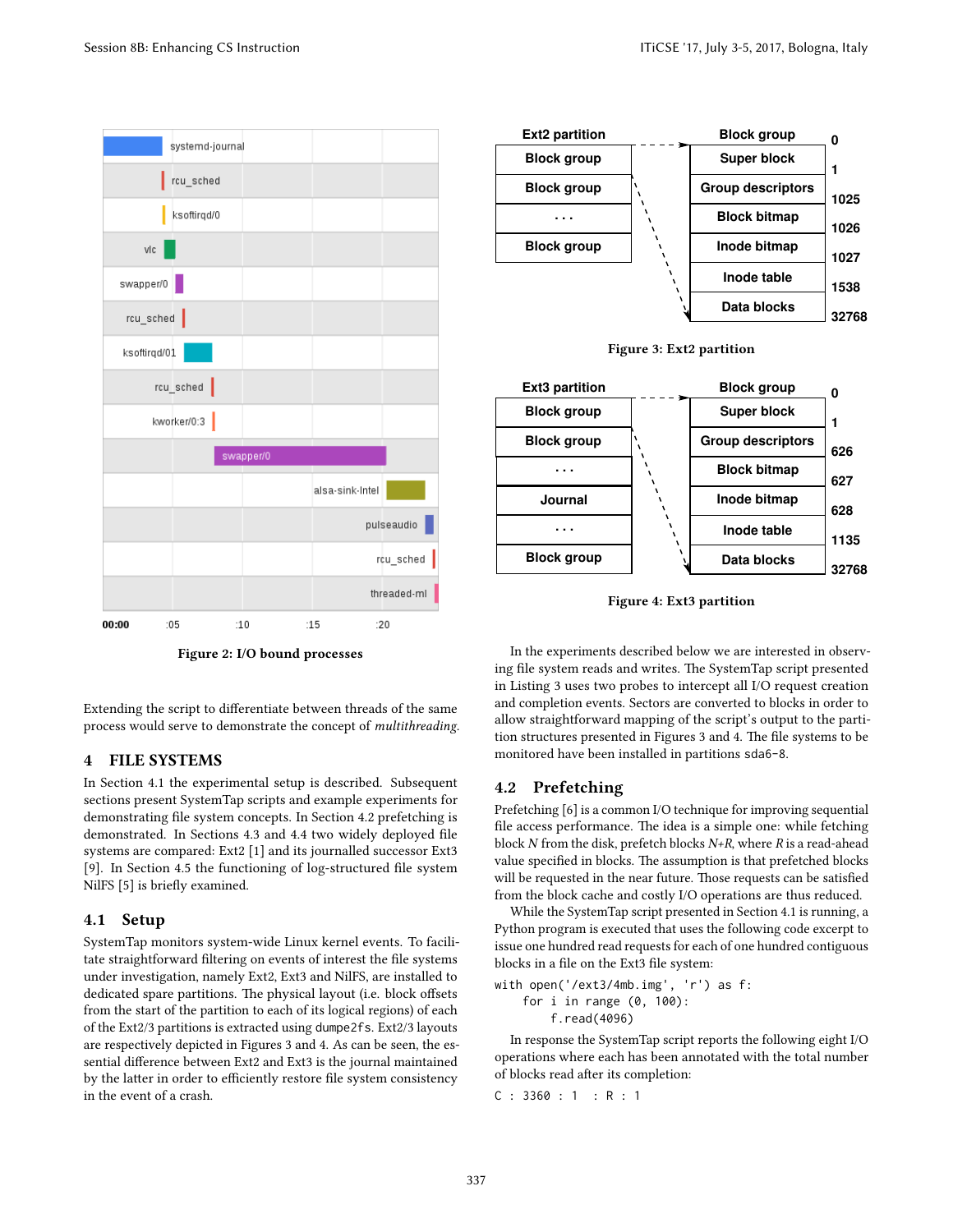```
# Listing 3
probe ioblock.request {
  if (!size) next
  if (devname != "sda6" &&
      devname != "sda7" &&
      devname != "sda8") next
  # Convert from sectors to blocks
  sblock = sector / 8
  eblock = (sector + size / 512 - 1) / 8
  blocks = eblock - sblock + 1
  # Note request for matching with completion
  sector += lbas[devname] + size / 512
  queued[sector] = 1
  line = springintf("%u : %u : %s",sblock, blocks, bio_rw_str(rw))
  bios[sector] = line
}
probe ioblock.end {
  if (!queued[sector]) next
```

```
# Report completion
  printf("C : %s\n", bios[sector])
  delete queued[sector]
  delete bios[sector]
}
```

```
C : 3361 : 4 : R : 5
C : 3365 : 8 : R : 13
C : 3373 : 16 : R : 29
C : 3389 : 32 : R : 61
C : 3421 : 32 : R : 93
C : 3453 : 32 : R : 125
C : 3485 : 32 : R : 157
```
Several file system concepts are demonstrated by this simple exercise:

- One hundred read requests, each for a single block of size 4096 bytes, thanks to prefetching translates to far fewer I/O operations, eight in this case.
- $\bullet$  As the Linux I/O subsystem grows increasingly confident that a file is being processed sequentially it steadily increases the read-ahead value from 1 to a maximum value of 32 blocks.
- Linux implements asynchronous read-ahead i.e. blocks 126-157 are prefetched despite the fact that block 126 is never requested by the program.
- Running the same Python program immediately after completion of the first run results in zero reported I/O operations: all reads are satisfied from the block cache.

## <span id="page-3-0"></span>4.3 Ext2

While the SystemTap script presented in Section [4.1](#page-2-2) is running, the following commands are executed (where sync forces changed blocks to be written to disk):

\$ echo "Hello world!" > /ext2/hello.txt ; sync

In response the SystemTap script reports the following six I/O operations where each has been annotated with an explanation (note that the debugfs utility can be used to map blocks 1538 and 6152 to the files to which they belong):

C : 1 : 1 : W : update group descriptor C : 1025 : 1 : W : update block bitmap C : 1026 : 1 : W : update inode bitmap C : 1027 : 1 : W : update inode table C : 1538 : 1 : W : add new dirent to root dir C : 6152 : 1 : W : write "Hello world!"

Several file system concepts are demonstrated by this simple exercise:

- Creating and writing to a file under Ext2 translates to several distinct low-level I/O operations across various locations in the file system as both new data and metadata must be written to disk.
- A system crash during the execution of the required I/O operations will leave the file system in an inconsistent state.
- Omitting the call to sync results in an observable delay before SystemTap reports I/O activity. This demonstrates Linux's write-back block cache strategy: changed blocks are periodically rather than synchronously written to disk.

### <span id="page-3-1"></span>4.4 Ext3

A key advantage of a journalling file system is its ability to efficiently restore a file system to a consistent state after a system crash. To this end, before committing file system changes to disk they are written as a contiguous transaction to a journal. During reboot any intact journal transactions that were not successfully committed to disk are replayed. Any half-written journal transactions are simply ignored.

Ext3 supports several journalling strategies. The default (and the one studied below) is metadata-only journalling (known as ordered mode journalling) in which data blocks are written to disk before metadata changes are journalled.

While the SystemTap script presented in Section [4.1](#page-2-2) is running, the following commands are executed:

```
$ echo "Hello world!" > /ext3/hello.txt ; sync
```
In response the SystemTap script reports the following 13 I/O operations where each has been annotated with an explanation (note again that the debugfs utility can be used to map blocks 1539, 1245783-1245789 and 1135 to the files to which they belong):

```
C : 1539 : 1 : W : write "Hello world!"
C : 1245783 : 1 : W : update journal
C : 1245784 : 1 : W : update journal
C : 1245785 : 1 : W : update journal
C : 1245786 : 1 : W : update journal
C : 1245787 : 1 : W : update journal
C : 1245788 : 1 : W : update journal
C : 1245789 : 1 : W : update journal
C : 1 : 1 : W : update group descriptor
C : 626 : 1 : W : update block bitmap
C : 627 : 1 : W : update inode bitmap
```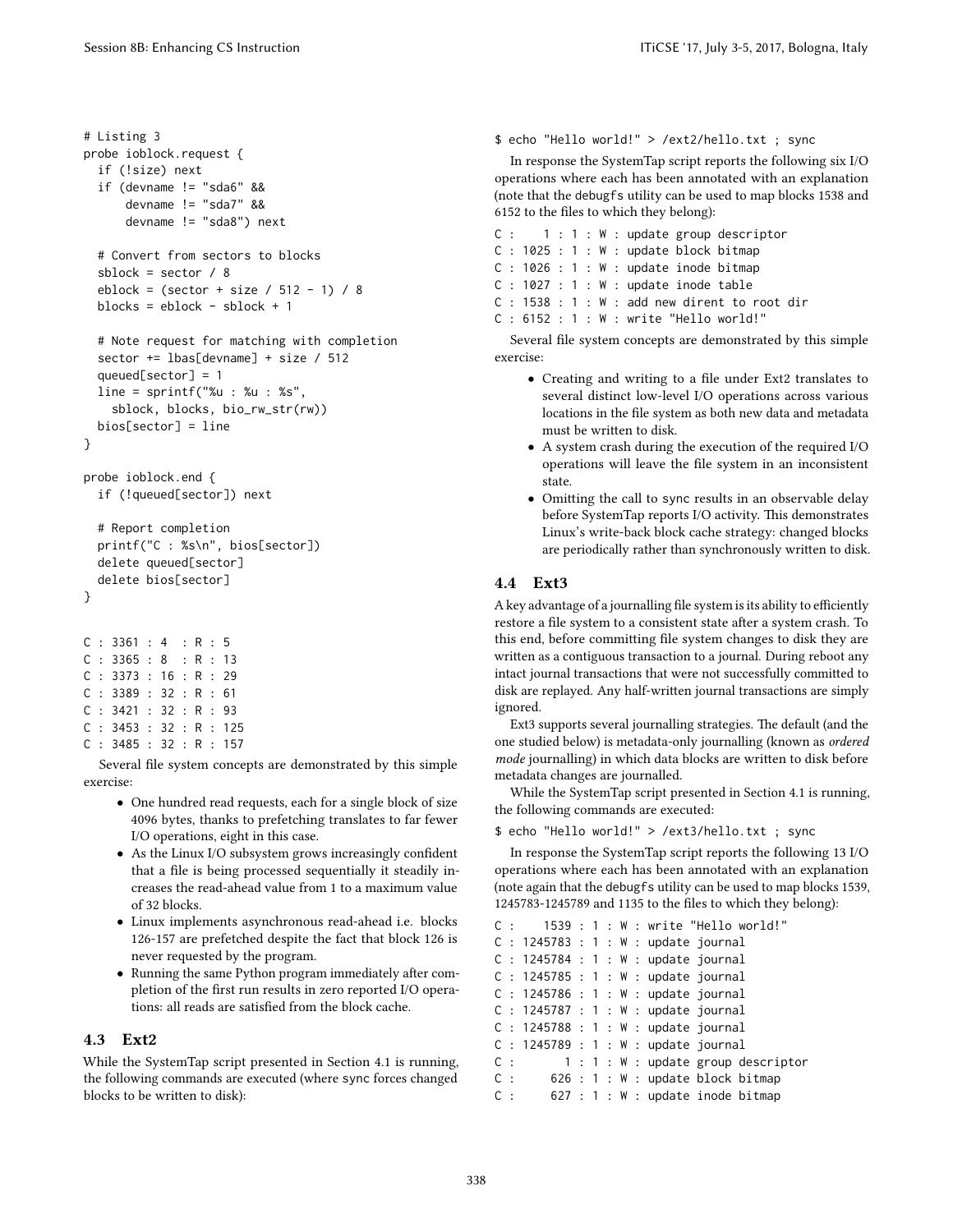|  |  |  |  | C: 628:1:W: update inode table              |
|--|--|--|--|---------------------------------------------|
|  |  |  |  | $C: 1135: 1: W: add new direct to root dir$ |

Several file system concepts are demonstrated by this simple exercise:

- Creating and writing to a file under Ext3 translates to several distinct low-level I/O operations across various locations in the file system as new data, journal entries and metadata must be written to disk.
- Although writes to a journal are contiguous, maintaining a journal incurs an observable overhead.
- Ext3's default journalling strategy journals only metadata updates.
- A system crash during the execution of journal updates means metadata changes are never committed to disk as incomplete journal transactions will be ignored at boot time and, although some data is lost, the file system remains consistent.
- A system crash during the execution of metadata updates is recoverable: at boot time the journal entries are replayed and the file system is restored to a consistent state.

## <span id="page-4-1"></span>4.5 NilFS

In a final experiment a third partition was installed with log-structured file system NilFS [\[5\]](#page-5-9). A log-structured file system aims to optimise file system writes [\[8\]](#page-5-11). To this end, all writes, whether data or metadata, are simply appended to a log that expands across the disk. The assumption is that as system memory capacities increase most reads will in future be satisfied from the block cache and thus file systems should target performance-hurting writes.

While the SystemTap script presented in Section [4.1](#page-2-2) is running, the following commands are executed:

\$ echo "Hello world!" > /nilfs/hello.txt ; sync

In response the SystemTap script reports the following single I/O operation:

C : 269566 : 15 : W : append data and metadata to log

Creating and writing to a file under NilFS translates to a single, multi-block contiguous write to the head of the log on the disk.

#### <span id="page-4-0"></span>5 MEMORY MANAGEMENT

The Linux process address space structure is depicted in Figure [5.](#page-4-2) From the bottom up: The text section holds machine executable code, global data resides in the data section, runtime memory requirements are served from the heap and the stack supports procedure call and return. Assuming a 32-bit architecture the size of the address space is 4GB ( $2^{32}$  bytes) with the top quarter (1GB) reserved for the kernel (not shown in Figure [5\)](#page-4-2). Under virtual memory the size of the process address space is independent of the size of the physical address space (i.e. the quantity of physical RAM installed on the machine). Virtual addresses are 32 bits wide and run from 0x00000000 to 0xFFFFFFFF.

The Linux memory manager is responsible for translating virtual to physical addresses. In the simplest case this translation is managed by a hierarchical structure consisting of a single page directory which points to a set of page tables with each of the latter pointing to physical page frames. (A hierarchical structure that

<span id="page-4-2"></span>

Figure 5: Process address space

<span id="page-4-3"></span>

Figure 6: Page directory, page table, page frame hierarchy

expands in response to demand is more memory-efficient than a single flat structure.) This structure is depicted in Figure [6.](#page-4-3)

There are 1024 entries in a page directory and in each page table. Each page frame is 4096 bytes in size. Thus the described hierarchical structure is capable of mapping the full 4GB (1024 ∗ 1024 ∗ 4096 = 4GB) address space. Each page table is capable of mapping  $4MB$  (1024  $*$  4096 =  $4MB$ ) of the process address space.

For a "small" process the low end of the address space (text, data and heap sections) can be expected to be mapped by a single page table. Similarly, the high end of the address space (stack) is assumed to be mapped by another page table. Thus we would expect the entire process address space of a "small" process to be mapped by a total of two page tables. Below we use a SystemTap script to confirm that this is indeed the case.

The script presented in Listing 5 hooks the return from the \_\_pte\_alloc() function in order to intercept all page tables created in the context of the hello process whose source code is presented in Listing 4.

```
# Listing 4
int main() {
printf("Hello world!\n");
}
```